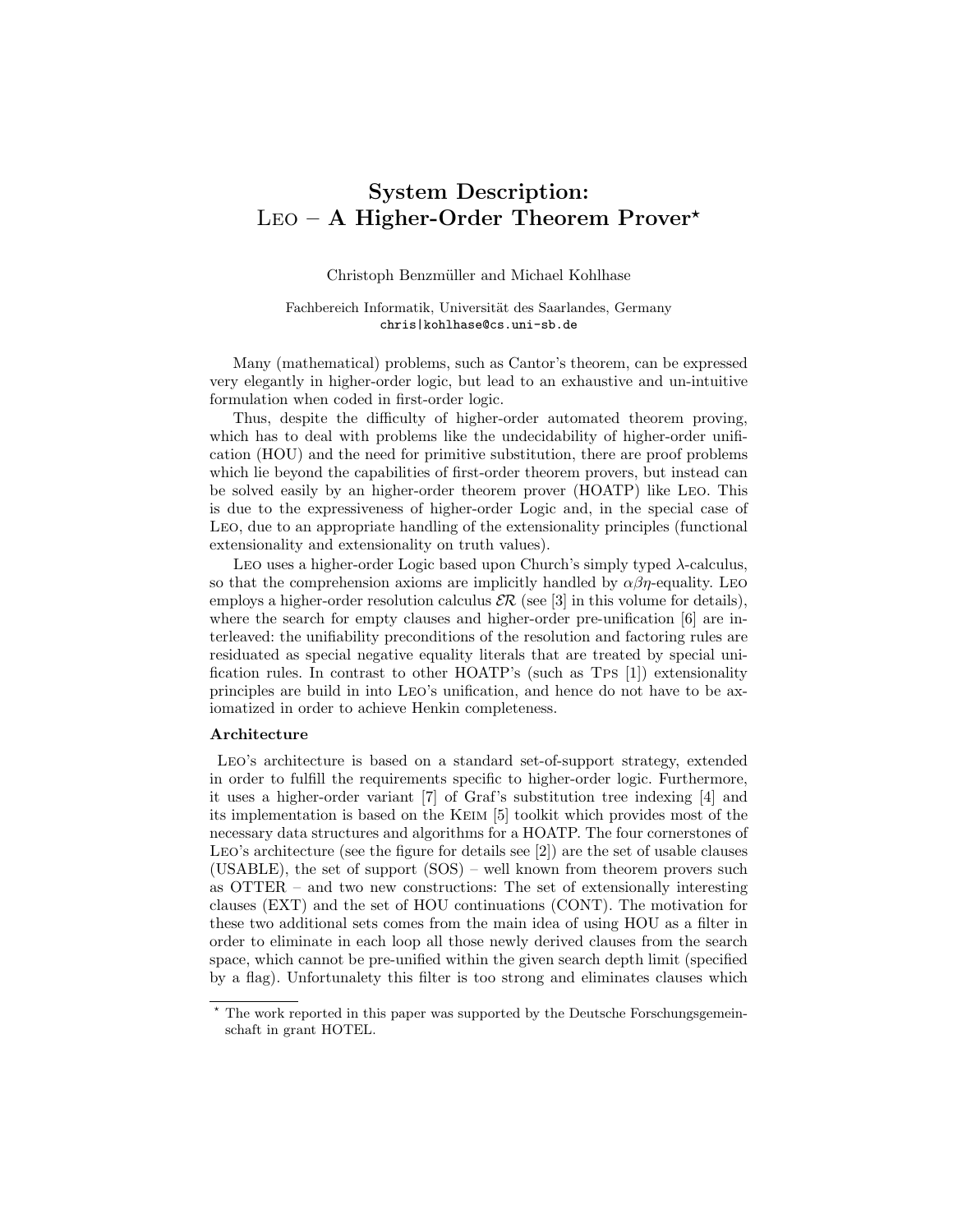

are nevertheless important for the refutation. Such clauses are preserved from elimination and put into CONT or EXT.

In each cycle, Leo selects the lightest clause from SOS and resolves it against all clauses in USABLE, factorizes it and applies primitive substitutions – the higher-order pre-unifiers that license this are not directly computed but residuated as unification literals. In a first-order theorem prover, these processed clauses would simply be integrated into the SOS after unification. A HOATP would thereby loose completeness for two reasons:

- There may be clauses which are non-unifiable within the given unification depth limit, but which have solutions beyond this limit. Upon reaching the depth limit, the unification procedure generates the clauses induced by the open leaves of the unification tree. These are stored in CONT for further processing by pre-unification.
- There are clauses which are not pre-unifiable at all, but which might be necessary for a refutation, if one takes the extensionality principles into account (these are stored in EXT for extensionality treatment).
	- As an example consider the unification constraint  $[\lambda X_i a_o \vee b_o = \lambda X_i b_o \vee b_o]$  $[a_o]^F$ , which is not pre-unifiable, but leads to a refutation if one applies the extensionality rules to it (first Func, then Equiv, rest straightforward).

Of course it would be theoretically sufficient to integrate the clauses in CONT and EXT directly into the SOS, but the experiments show that it is better to subject them to specialized heuristics and filters and possibly delay their further processing.

Leo employs a higher-order substitution-tree indexing method [7], for example in the subsumption tests during incorporation into the SOS. Since full HOU is undecidable, it is only possible to use an imperfect filter that rules out all literals where simplification of the induced unification literals fails. However, it is impossible to use these techniques to select possible resolutions and fac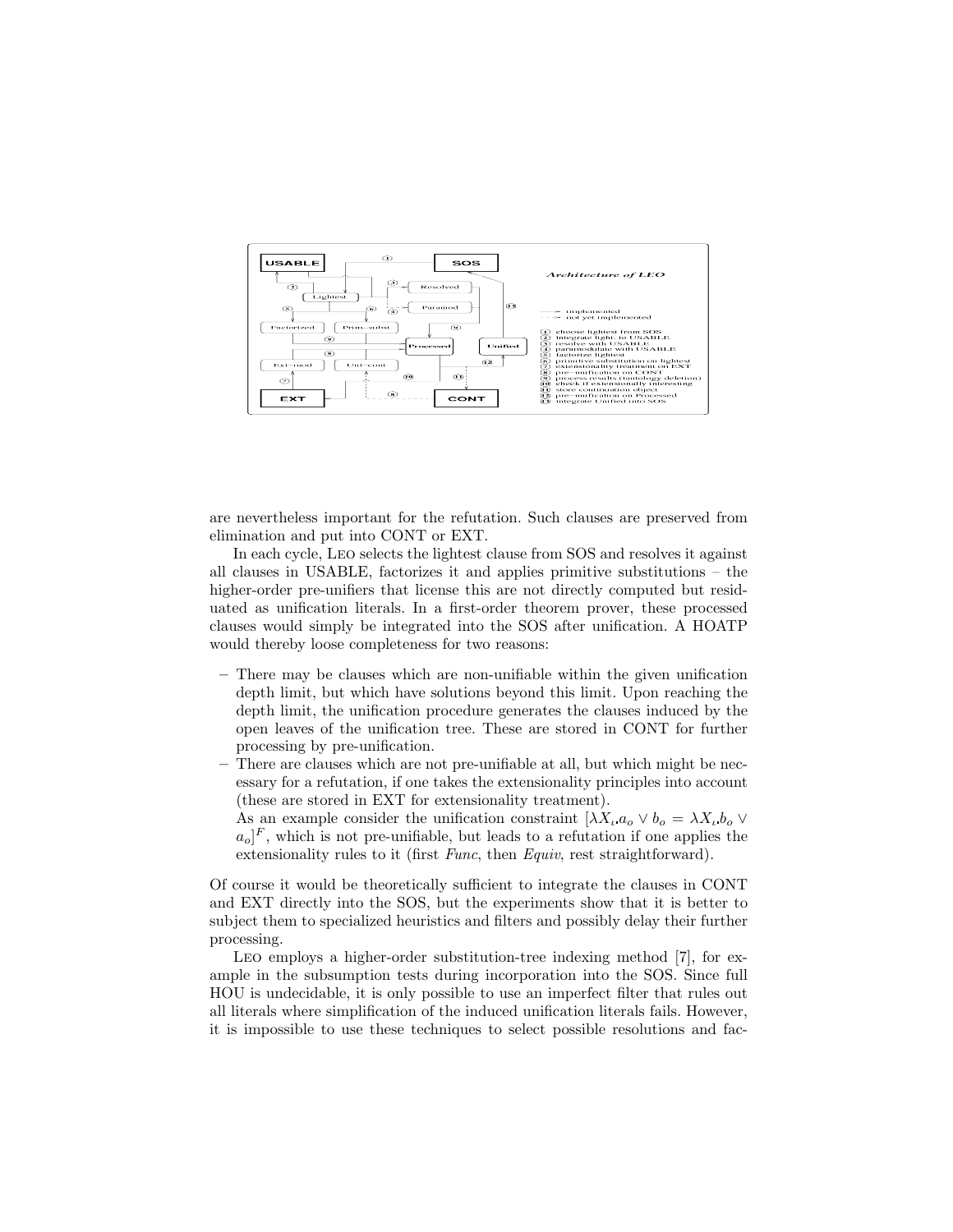torizations, since co-simplification does not take extensionality into account – see example 1 below, where the refutation would be impossible, since the set of possible resolutions found by indexing is empty.

#### Experiments

Leo is able to solve a variety of simple higher-order theorems such as Cantor's theorem and it is specialized in solving theorems with embedded propositions.

Example 1 (Embedded Propositions). pa  $\land$  pb  $\Rightarrow$  p(a  $\land$  b), where  $p_{o\rightarrow o}$ ,  $a_o$  and  $b_o$ are constants. Despite it's simplicity, this theorem cannot be solved automatically by any other HOATP such as Tps or Hol.

The clause normal form of the problem consists of three clauses

$$
[p(a \wedge b)]^F \hspace{1cm} [pa]^T \hspace{1cm} [pb]^T
$$

Leo inserts the first one into the SOS and the others into USABLE. In the first cycle  $[p(a \wedge b)]^F$  is resolved against  $[pa]^T$  and  $[pb]^T$  yielding the clauses  $[p(a \wedge b)]^F$  $pa|F$  and  $[p(a \wedge b) = pb]F$ . These are simplified to  $[a \wedge b = a]F$  and  $[a \wedge b = b]F$  and subsequently stored in EXT, since their unification constraints are of boolean type, which makes them extensionally interesting. Since unification fails on these the SOS becomes empty now, leaving extensionality treatment as the only option for further processing. This now interprets the equalities as logical equivalences and yields (after subsumption) the clauses

$$
[a]^F \vee [b]^F \qquad [b]^T \qquad [a]^T
$$

from which an empty clause can be derived in two resolution steps.

Among the examined examples are also some interesting theorems about sets, where the application of the extensionality principles are essential for finding a proof.

Example 2.  $2^{\{X|pX\}} \cap 2^{\{X|qX\}} = 2^{\{X|pX \wedge qX\}}$ , where  $p_{\iota \to o}$  and  $q_{\iota \to o}$  are two arbitrary predicates. In Leo we code this theorem as:

$$
\mathcal{P}(\lambda X_{\iota} pX) \cap \mathcal{P}(\lambda X_{\iota} qx) = \mathcal{P}(\lambda X_{\iota} pX \wedge qX)
$$

where the power-set P stands for  $\lambda X_{\iota \to o} \lambda Y_{\iota \to o} Y \subset X$  and  $\cap, \subset$  are similarly defined from  $\land$ ,  $\Rightarrow$ . The current default heuristic of LEO's clause normalization procedure, does not replace the negated theorem by it's Leibniz formulation, but generates the following clause consisting of exactly one unification constraint

$$
[(\lambda X_{\iota \to o}(\forall Y_{\iota}. XY \Rightarrow pY) \land (\forall Y_{\iota}. XY \Rightarrow qY)) = (\lambda X_{\iota \to o}(\forall Y_{\iota}. XY \Rightarrow (pY \land qY)))]^F
$$

This unification constraint is not pre-unifiable, but note that the two functions on both hand sides can be identified with the help of the extensionality principles. Thus a higher-order theorem prover without extensionality treatment would either give up or would have to use the extensionality axioms, provided they are available in the search space. Leo instead makes use of its extensionality rules and first derives the following clause with rule  $Func(s<sub>t</sub>)$  is a new Skolem constant):

$$
[(\forall Y \, sY \Rightarrow pY) \land (\forall Y \, sY \Rightarrow qY)) = (\forall Y \, sY \Rightarrow (pY \land qY)))]^F
$$